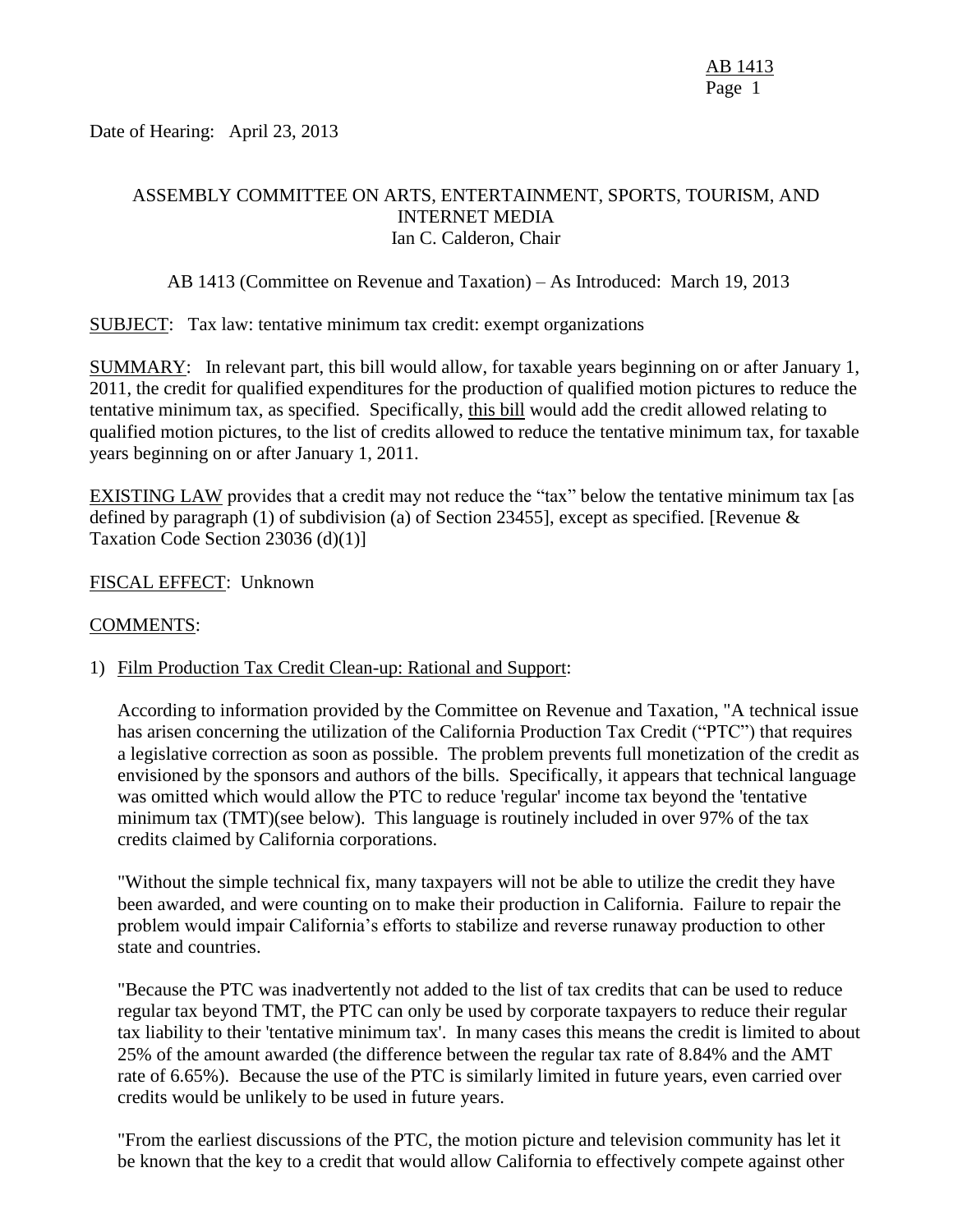states and stabilize runaway production was the ability to fully monetize the credit. To that end, the credit program was designed to be marketable (for independents), fully transferable amongst related entities and to be taken in the form of a sales tax refund. The intent of the sponsors was that the credit be fully utilized.

"Moreover, since its inception the PTC has been conceived as a 'capped and allocated' credit program; in other words, the state's exposure was capped at \$100 million per year, no matter what form the credit took to be monetized. That feature, and the belief that full utilization was the key to effectiveness, paved the way for approval of the unique structure of the PTC.

"The 2010 FTB Annual Report (the last year available) shows that 97% of the corporate tax credits utilized by taxpayers were listed in Revenue and Taxation Code Section 23036(d)(1). There is good reason for this. As at play here, without consideration of the TMT limitation, any tax credit passed by the legislature would be limited in use to as little as 25% as the amount awarded."

According to a coalition of union supporters, "This bill corrects an oversight in the original legislation. Specifically, this bill permits the credit to be used by film production companies to reduce their tax liability below the otherwise applicable minimum tax. This treatment is common for similar tax programs; this bill adds the film incentive tax credit to a list of approximately 20 similar programs."

The Motion Picture Association of America adds in further support, "As a practical matter, it is critically important that production companies be able to fully monetize the production tax credit. Without the capacity to fully monetize it, production companies will discount the value of the production tax credit and choose other more competitive jurisdictions in which to locate their productions and the jobs and economic activity they generate.

"In addition, this bill will not have an impact on the General Fund, since the production tax credit is capped and allocated at the amount of \$100 million annually."

## 2) Background: Film Production Tax Credit:

In February 2009, the California Film & Television Tax Credit Program was enacted as part of a targeted economic stimulus package to increase production spending, jobs and tax revenues in California. The California Film and Television Tax Credit Program was designed to target those productions most at risk of leaving the state while recognizing annual funding limits due to state budget constraints. According to its supporters, the program has succeeded in attracting this target group: basic cable TV series, mid-sized feature films and made for TV movies. Even with this narrow target of potential applicants, which excludes the big-budget feature films and broadcast network TV series, demand exceeds supply.

The credit first became available in July of 2009. Under existing statute, a qualified taxpayer is allowed a credit against income and/or sales and use taxes based on qualified expenditures. The credit amounts to either 20% or 25% of qualified expenditures, with a maximum of \$500 million dollars allocated total over the life of the program. The credit cannot be used until January 1, 2011 and is not refundable. The credit may be carried over for five years and may be transferred to affiliates. Credits issued to independent films (\$1 million- \$10 million qualified expenditure budget that is produced by a company that is not publically traded and in which a publically traded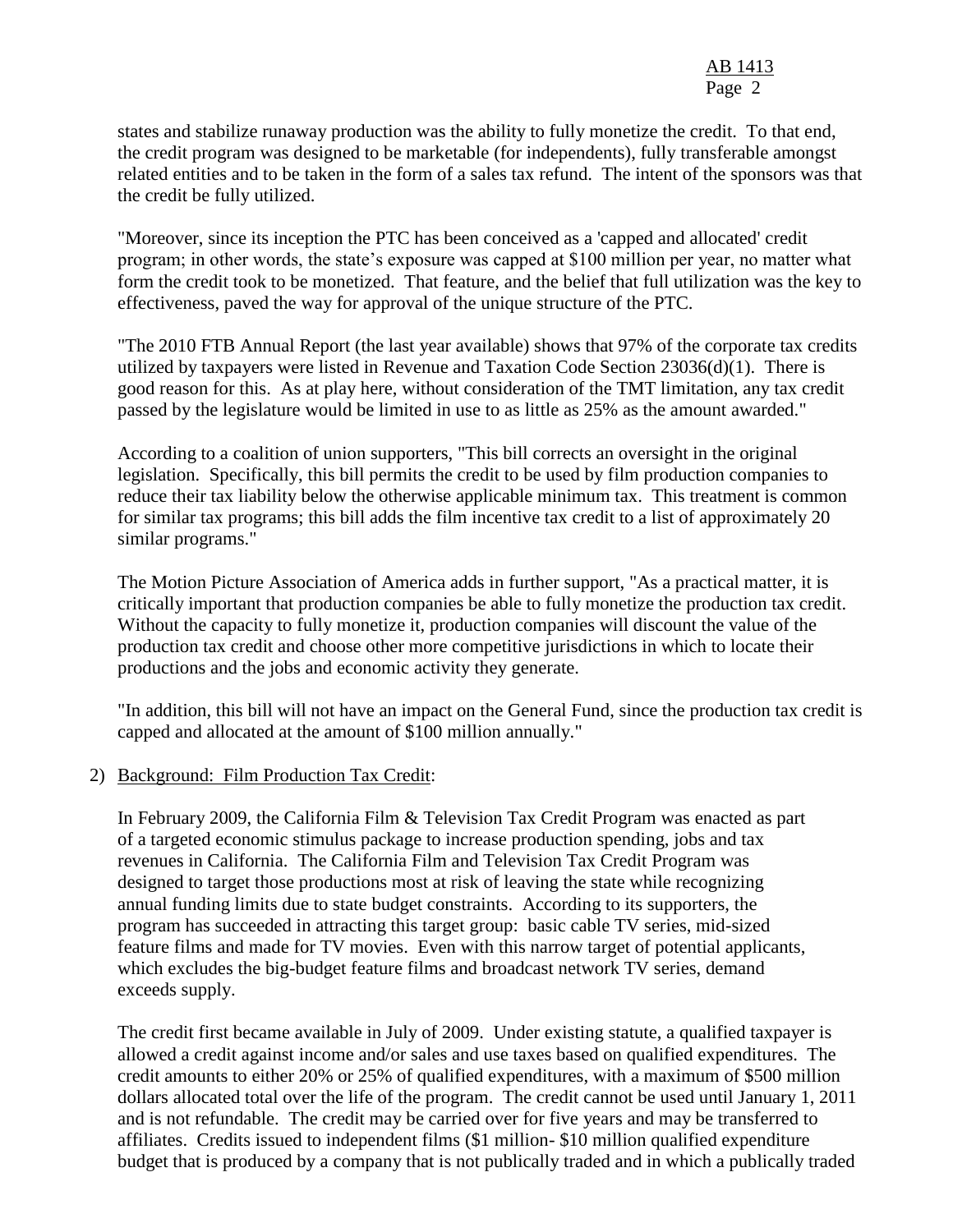# AB 1413 Page 3

company does not own more than 25% of the shares) may be transferred or sold to an unrelated party.

To be eligible for the credit, a project must meet the 75% test (production days or total production budget in California) and must be a qualifying motion picture.

For the purposes of a 20% tax credit, a qualifying motion picture is defined as:

- a) A Feature Film (\$1 million minimum- \$75 million maximum production budget),
- b) A Movie of the Week or Miniseries (\$500,000 minimum production budget); or
- c) A new television series licensed for original distribution on basic cable (\$1 million minimum budget, one-half hour shows and other exclusions apply)

For the purposes of a 25% tax credit, a qualifying motion picture is defined as:

- a) A television series, without regard to episode length, that filmed all of its prior seasons outside of California; or
- b) An independent film.

In the 2009-2010 fiscal year, which was the initial year of the program, \$200 million was allocated. In each subsequent year until July 1, 2017, CFC will allocate \$100 million. A minimum \$10 million of the annual finding is made available for independent films.

3) Annual Committee on Revenue and Taxation bill for Non-controversial Issues.

This bill is the annual Revenue and Taxation Committee Bill. This bill has two major provisions for clean-up of the codes, one of which is within the jurisdiction of this committee, and one which is not.

The Business Law Section of the California State Bar is sponsoring a plan for simplification of the process for applying for a California tax exemption under Revenue and Taxation Code Section 23701, for non-profit organizations organized under Internal Revenue Code 501 (c)(4), (5), (6), or (7), as is currently allowed in Revenue and Taxation Code Section 23701(d) for those organized under 501(c)(3) of the Internal Revenue Code.

Should this bill be adopted, this proposal will be vetted in the Committee on Revenue and Taxation, which has jurisdiction over such matters.

- 4) Double-referral: Should this bill pass out of this committee, it will be re-referred to the Assembly Committee on Revenue and Taxation.
- 5) Prior and Related Legislation.
	- a) AB 3 (Bocanegra) of 2013, is a spot bill which would state the intent of the Legislature to enact legislation to expand or continue the California Film and Television Tax Credit Program. Status: Assembly Rules pending referral.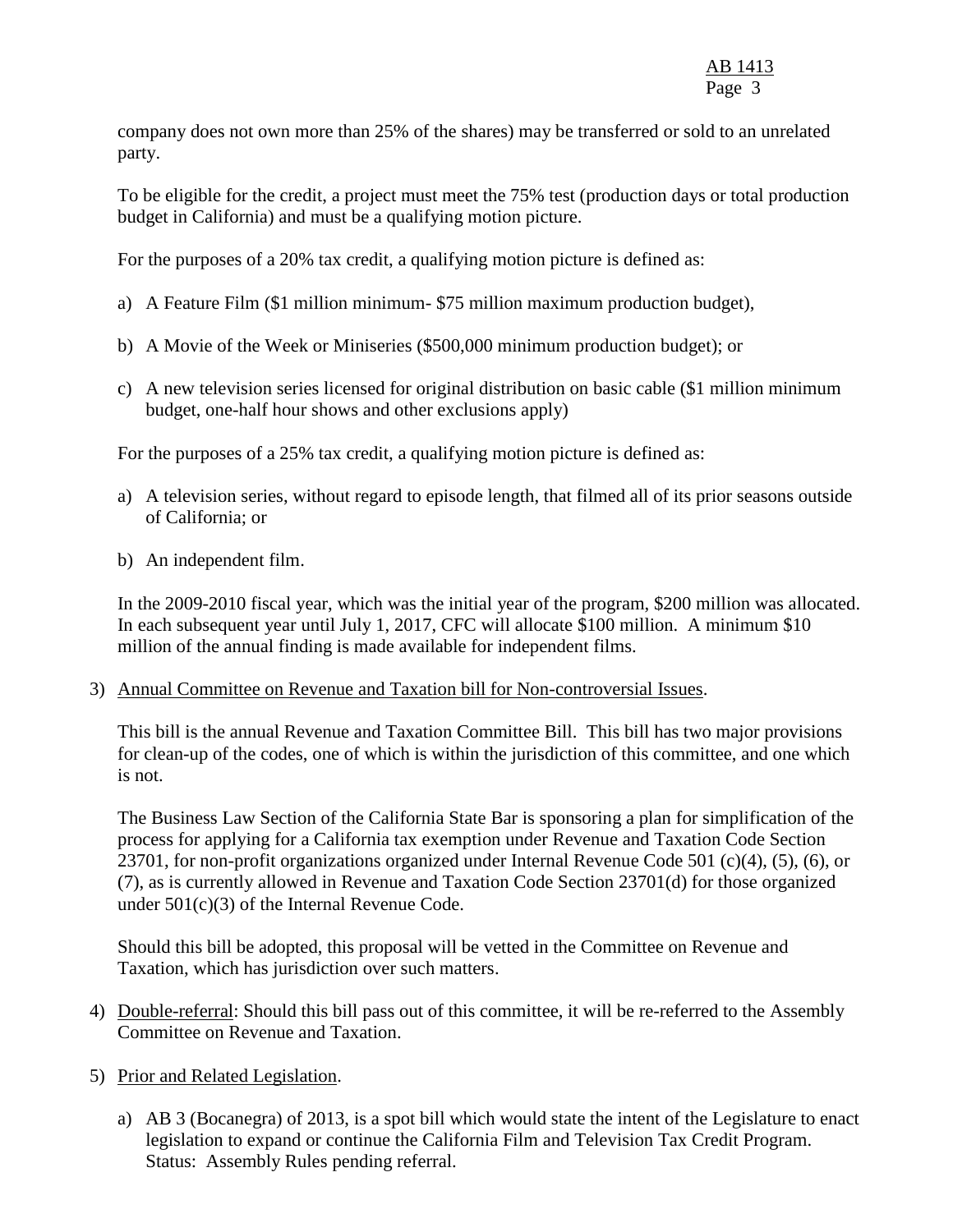- b) AB 286 (Nazarian) of 2013, would expand the definition of qualified motion pictures by removing the cap on the production budget for feature films and limit the amount of qualified expenditures, for purposes of the qualified motion pictures that are features, to \$75,000,000. This bill would additionally revise the amount of credits allocated per fiscal year to provide that a minimum threshold is met for allocations to specified qualified motion pictures. Status: Pending before the Assembly Committee on Arts, Entertainment, Sports, Tourism & Internet Media.
- c) AB 1189 (Nazarian) of 2013, would extend the requirement to allocate the tax credits 5 additional years, until July 1, 2022. This bill would also extend and increase the limit on the aggregate amount of credits that may be allocated through the 2021–22 fiscal year. Status: Pending before the Assembly Committee on Arts, Entertainment, Sports, Tourism & Internet Media.
- d) AB 2026 (Fuentes), Chapter 841, Statutes of 2012, extended the operation of the California Motion Picture Tax Credit (Film Tax Credit) for two years, thereby authorizing the allocation of an additional \$100 million annually in tax credits to qualified productions from July 1, 2015, until July 1, 2017.
- e) AB 1069 (Fuentes), Chapter 731, Statues of 2011, extended the California Film Commission's requirement to allocate the tax credits until July 1, 2015. This bill would also extend the limit on the aggregate amount of credits that may be allocated through the 2014-15 fiscal year.
- f) SB 1197 (Calderon), of the 2009-10 Legislative Session, deleted the fiscal year limitation on the existing film production tax credit. SB 1197 was held in Senate Revenue & Taxation Committee without a hearing.
- g) SBX8 55 (Calderon), of the 2009-10 Legislative Session, deleted the fiscal year limitation in the existing production tax credit. SBX8 55 was held in Senate Rules Committee without a hearing.
- h) ABX3 15 (Krekorian), Chapter 10, Statutes of the 2009-10 Third Extraordinary Session, established a five year \$500M tax credit for qualified expenditures on qualified productions. Limited allocations to \$100M/year.
- i) AB 855 (Krekorian), of the 2009-10 Legislative Session, established a film production tax credit. AB 855 was held at the Assembly Desk.
- j) AB 1696 (Bass), of the 2007-08 Legislative Session, established a financial assistance program within the California Film Commission (CFC) to encourage filming motion pictures and commercials in California and requires the Business, Transportation & Housing Agency to report the economic impact of this program by December, 2011. AB 1696 failed passage on the Senate Floor.
- k) SB 359 (Runner), of the 2007-08 Legislative Session, mega tax credit bill which included motion picture production credit. Part of State Budget negotiations. Created a credit for a percentage of the wages paid of amounts paid to purchase or lease tangible personal property in conjunction with the production of a qualified motion picture. The credit is certified and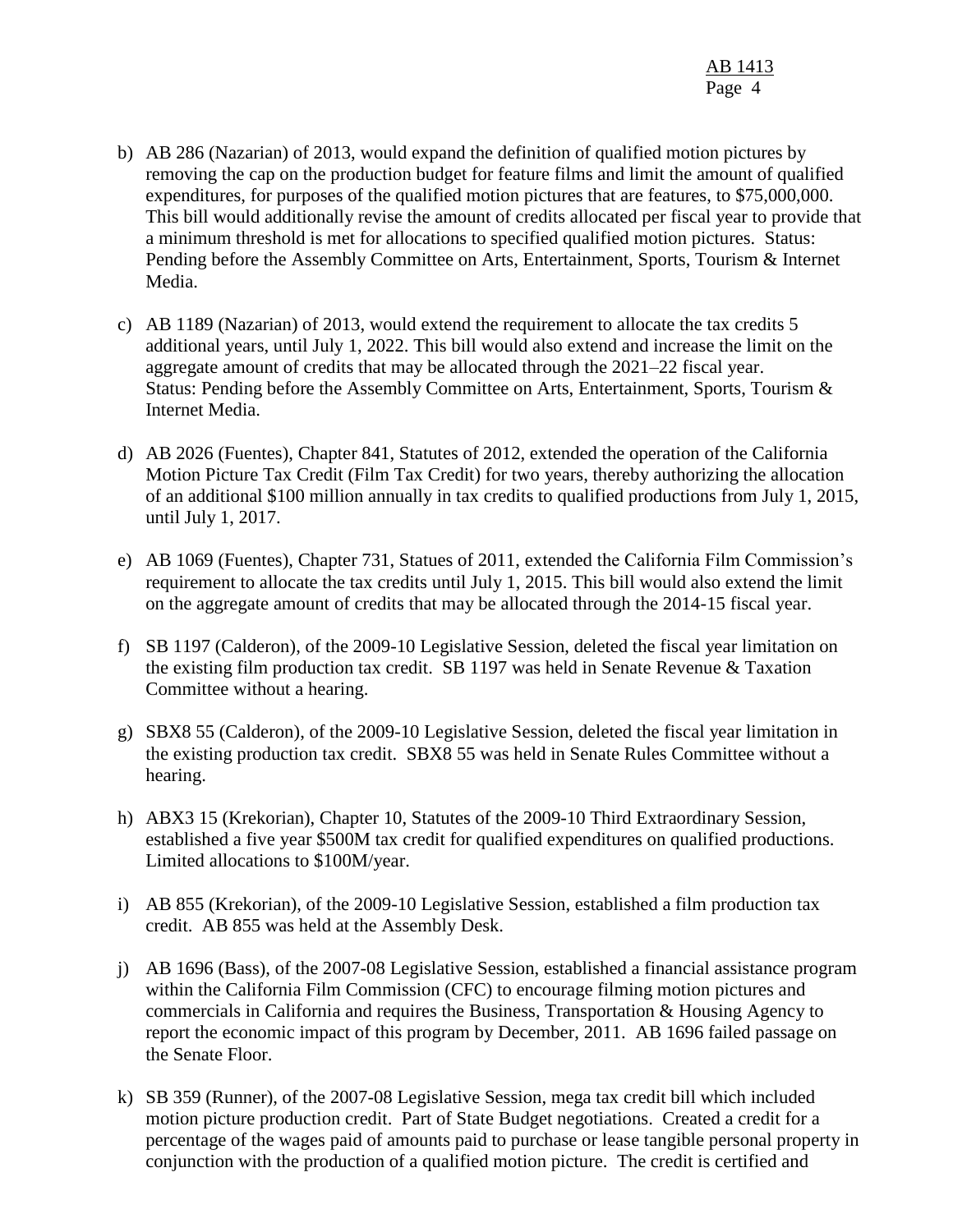allocated by the CFC. The bill also allows the credit to be claimed against the sales and use tax liability of the company in lieu of the franchise or income tax liability. Finally, the bill allows the credit to be carried over until exhausted. SB 359 was held in the Senate Revenue and Taxation Committee.

- l) AB 832 (Bass), of the 2007-08 Legislative Session, created unfunded grant program administered by the CFC to encourage filming motion pictures and commercials in California. AB 832 was held on the Assembly Appropriations Committee Suspense File.
- m) SB 740 (Calderon), of the 2007-08 Legislative Session, created a film production credit equal to 100% of the direct revenues attributable to the production or 125% of the revenues of the productions in a TV series that relocated to California or an independent film as defined. SB 740 was held in Senate Revenue & Taxation Committee without a hearing.
- n) AB 777 (Nunez), of the 2005-06 Legislative Session, authorized qualified motion picture tax credit in an amount equal to 12% of the qualified production for qualified wages paid with an additional 3% for qualified motion pictures. Created refundable credit. AB 777 was held in Senate Revenue & Taxation Committee without a hearing.
- o) SB 58 (Murray), of the 2005-06 Legislative Session, granted a refundable income or corporation tax credit equal to 15% of the amount of qualified wages paid and qualified property purchased in the production of a qualified motion picture. SB 58 was held in Senate Revenue & Taxation Committee.
- p) AB 261 (Koretz), of the 2005-06 Legislative Session, re-established funding for the Film California First Program. AB 261 was gutted and amended in the Assembly Rules Committee and became a transportation bill.
- q) AB 1830 (Cohn), of the 2003-04 Legislative Session, authorized tax credits between 2006 and 2012 in an amount equal to 15% of qualified wages paid or incurred for services performed, with respect to the production of each qualified motion picture. AB 1830 was held in the Assembly Committee on Arts, Entertainment, Sports, Tourism & Internet Media Committee without a hearing.
- r) AB 1277 (Cohn), Chapter 662, Statutes of 2003, transferred administrative authority over the CFC to the Business, Transportation & Housing Agency. This bill also created the Film California First Fund, administered by the CFC, which provided for reimbursements to local governments for their costs in issuing permits for local filming of motion pictures. In the last two state budget cycles, no General Fund monies have been appropriated to operate this program.
- s) AB 2410 (Frommer), Chapter 1042, Statutes of 2002, required the CFC to report annually the number of motion picture starts that occurred within the State of California. The bill also required EDD to research and maintain data on film industry employment, to determine the economic impact of the film industry, to monitor film industry employment and activity and competing states and countries, to examine the ethnic diversity and representation of minorities in the entertainment industry, to review the effect of federal, state and local laws on the filmed entertainment industry and to report that information to the legislature biannually, provided that funds are appropriated by the legislature in the annual Budget Act for these purposes.